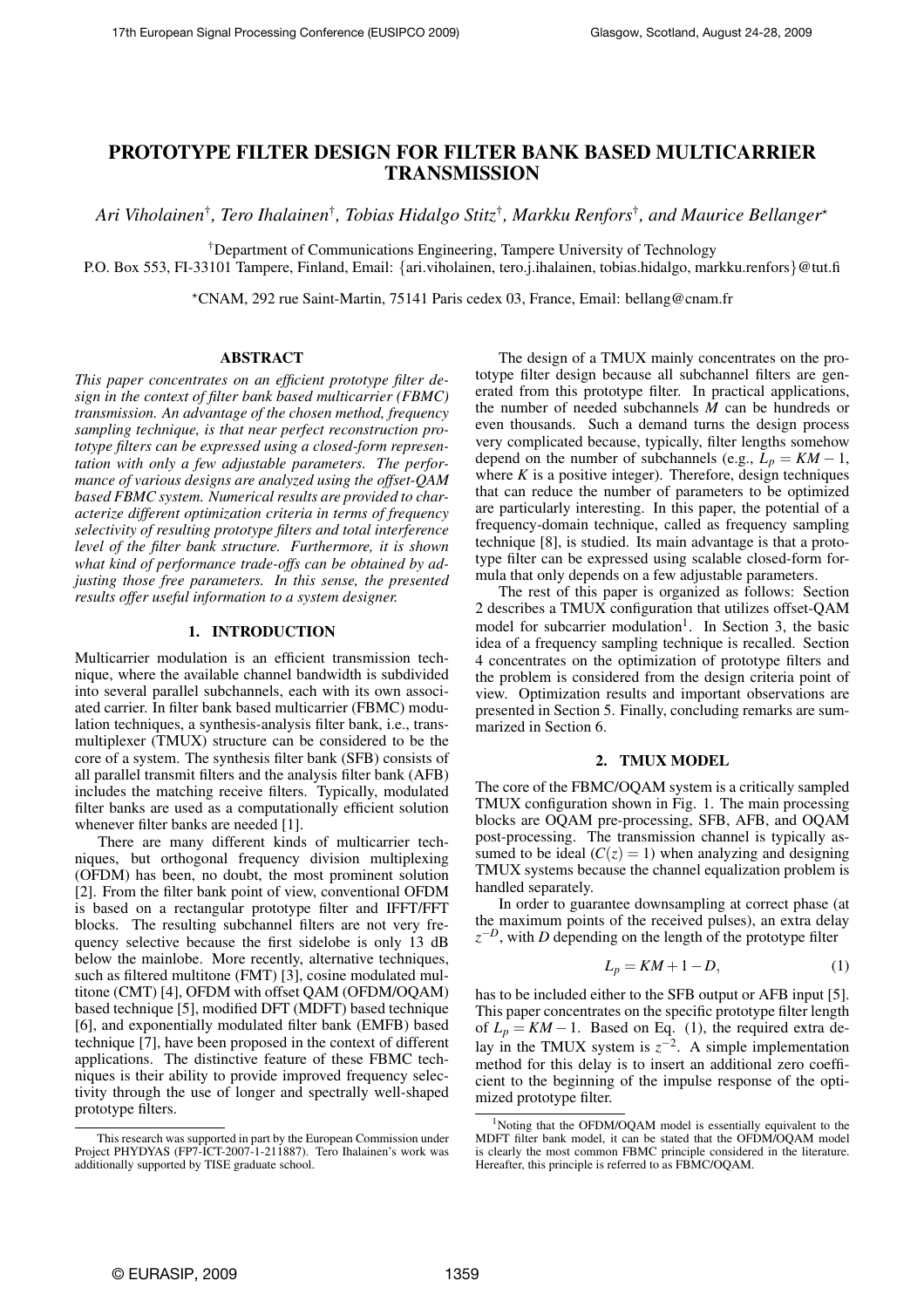

Figure 1: Direct form representation of TMUX model.

### 2.1 OQAM pre-processing

The first operation is a complex-to-real conversion  $(C2R_k)$ , where the real and imaginary parts of a complex-valued symbol  $c_{k,n}$  are separated to form two new symbols

$$
d_{k,2n} = \begin{cases} \text{Re}[c_{k,n}], & k \text{ even} \\ \text{Im}[c_{k,n}], & k \text{ odd} \end{cases}
$$
 (2)

and

$$
d_{k,2n+1} = \begin{cases} \text{Im}[c_{k,n}], & k \text{ even} \\ \text{Re}[c_{k,n}], & k \text{ odd.} \end{cases}
$$
 (3)

This means that the complex-to-real conversion increases the sample rate by a factor of 2. The second operation in this OQAM pre-processing is the multiplication by a sequence

$$
\theta_{k,n} = e^{j\frac{\pi}{2}(k+n)} = j^{(k+n)}.
$$
 (4)

It should be noted that the signs of the sequence can be chosen arbitrarily, but the pattern of real and imaginary samples has to follow the above definition [5].

### 2.2 Synthesis and analysis filter banks

In the SFB, the input signals are first upsampled by *M*/2 and then filtered with synthesis filters  $G_k(z)$ . The SFB output signal is formed when all subsignals are added together. In the AFB, the input signal is first filtered by analysis filters  $F_k(z)$ and these signals are then downsampled by a factor of *M*/2 to form output signals. The presented TMUX system can be considered to be critically sampled because the sample rate (counted in terms of real-valued samples) of the SFB output (AFB input) is equal to the sum of the sample rates of the subchannel signals  $d_{k,n}$  ( $\tilde{d}_{k,n}$ ).

In the case of chosen class of complex modulated filter banks, all subchannel filters can be generated from a single real-valued linear-phase FIR lowpass prototype filter *p*[*m*] by using exponential modulation as follows

$$
f_k[m] = p[m]e^{j\left(\frac{2\pi k}{M}\left(m - \frac{L_p - 1}{2}\right)\right)}\tag{5}
$$

and

$$
h_k[m] = f_k^*[L_p - 1 - m] = p[m]e^{j\left(\frac{2\pi k}{M}\left(m - \frac{L_p - 1}{2}\right)\right)}, \quad (6)
$$

where  $k = 0, 1, ..., M - 1$  and  $m = 0, 1, ..., L_p - 1$ . Due to the modulation function, the resulting subchannel filters have also linear phase.

The magnitude response of the prototype filter is divided into three types of regions: the passband region is  $[0, \omega_p]$ , the stopband region is  $[\omega_s, \pi]$ , and the gap between these two is called as the transition band. The band edges can be given as follows  $\omega_p = \frac{(1-\alpha)\pi}{M}$  $\frac{(\alpha)\pi}{M}$  and  $\omega_s = \frac{(1+\alpha)\pi}{M}$  $\frac{\mu}{M}$ , where  $\alpha$  is the rolloff factor that defines how much adjacent subchannels are overlapping. A typical choice is  $\alpha = 1.0$ , which means that the transition bands of a subchannel end at the centers of the adjacent subchannels.

## 2.3 OQAM post-processing

There are again two slightly different structures depending on the subchannel index. The first operation is the multiplication by  $\theta_{k,n}^*$  sequence that is followed by the operation of taking the real part. The second operation is real-tocomplex conversion  $(\mathbf{R2C}_k)$ , in which two successive realvalued symbols (with one multiplied by *j*) form a complexvalued symbol  $\tilde{c}_{k,n}$ , i.e.,

$$
\tilde{c}_{k,n} = \begin{cases} \tilde{d}_{k,2n} + j\tilde{d}_{k,2n+1}, & k \text{ even} \\ \tilde{d}_{k,2n+1} + j\tilde{d}_{k,2n}, & k \text{ odd.} \end{cases}
$$
(7)

In this sense, the real-to-complex conversion decreases the sample rate by a factor 2.

#### 3. FREQUENCY SAMPLING DESIGN TECHNIQUE

The prototype filter can be designed to fulfill PR conditions or to provide NPR characteristics. However, it is worth emphasizing that the PR property is exactly obtained only in the case of ideal transmission channel. Therefore, it is sufficient that interferences that originate from the filter bank structure are small enough compared to the residual interferences due to transmission channel. In addition, NPR prototype filters can provide higher stopband attenuation than their equal-length PR counterparts.

A straightforward way to design NPR prototype filters is to directly optimize the impulse response coefficients. An evident drawback of this approach is that the number of filter coefficients increases dramatically when designing filter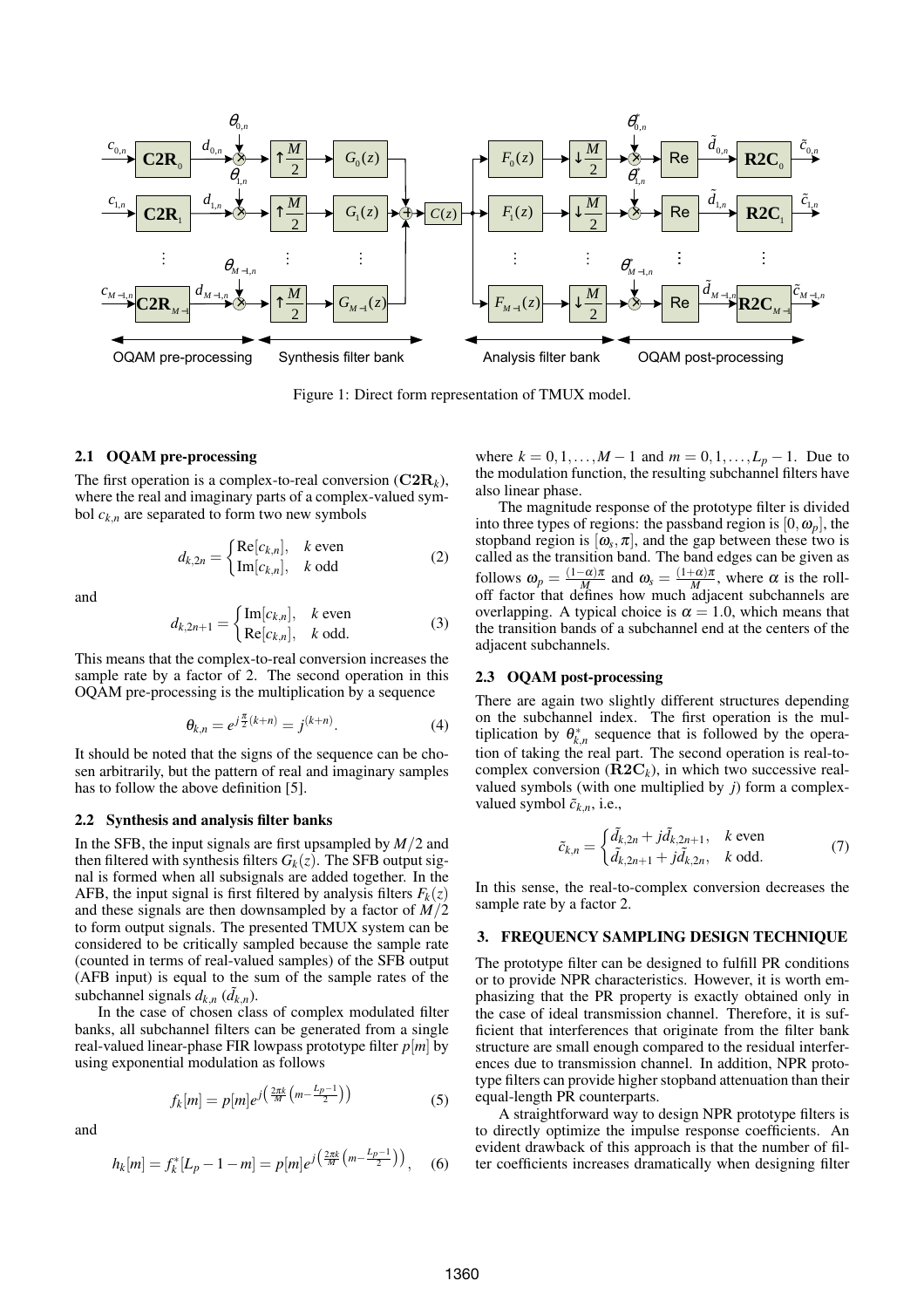banks with high number of subchannels  $(M > 128)$ . Another approach is to use e.g., frequency sampling technique [9] or windowing based techniques [10]. In these methods, prototype filter coefficients can be given using a closed-form representation that includes only a few adjustable design parameters.

This paper concentrates on the frequency sampling technique. The general idea is very simple: the impulse response coefficients of a filter are obtained when the desired frequency response, which is sampled on a *KM* uniformly spaced frequency points  $\omega_k = \frac{2\pi k}{KM}$ , is inverse Fourier trans-formed [8]. The resulting closed-form representation for a real-valued symmetric FIR prototype filter can be written  $as^2$ 

$$
p[m] = \frac{1}{KM} \Big( A[0] + 2 \sum_{k=1}^{U} (-1)^k A[k] \cos \left( \frac{2\pi k}{KM} (m+1) \right) \Big), \tag{8}
$$

where  $m = 0, 1, \ldots, KM - 2, U = \frac{KM - 2}{2}$ , and the coefficients  $A[k]$  are the desired values of the frequency response.

In order to obtain a proper lowpass prototype filter, the magnitude response of the filter should achieve the value of 1 at  $\omega = 0$  and at least approximately the value of  $1/\sqrt{2}$  at  $\omega = \pi/M$ . Furthermore, the stopband attenuation should be as high as possible. As shown in [6], the following choices guarantee these requirements:

$$
\begin{cases}\nA[0] = 1 \\
A[l]^2 + A[K - l]^2 = 1, \text{ for } l = 1, 2, \dots, \lfloor K/2 \rfloor \\
A[l] = 0, \text{ for } l = K, K + 1, \dots, U.\n\end{cases} \tag{9}
$$

In this manner, the number of adjustable parameters is considerably reduced. For example, there is only one free parameter when  $K = 3$  and  $K = 4$ :

- ameter when *K* = 3 and *K* = 4:<br>
► *K* = 3: *A*[0] = 1, *A*[1] = *x*, *A*[2] =  $\sqrt{1-x^2}$
- $K = 3$ .  $A[0] = 1, A[1] = x, A[2] = \sqrt{1-x^2}$ .<br>
  $K = 4$ :  $A[0] = 1, A[1] = x, A[2] = 1/\sqrt{2}, A[3] = \sqrt{1-x^2}$ . The goal of the optimization is to find out the coefficient

*A*[1] in such a manner that the selected optimization criterion is minimized. In this case, it is even possible to use simple global search to track down the optimum solution.

#### 4. OPTIMIZATION CRITERIA

In many cases, the constraints imposed by the problem automatically shape the passband region and only the stopband region is taken into account in the objective function. Three well-known frequency-domain design criteria are the leastsquares (LS), minimax, and peak-constrained least-squares (PCLS) criteria. In addition, we introduce the total interference, which originates from the filter bank structure, as a new criterion.

#### 4.1 Least-squares criterion (C1)

The goal of the LS criterion is to minimize the stopband energy of the prototype filter. The objective function can be written as follows

$$
F(\mathbf{x}) = \int_{\omega_s}^{\pi} |P(e^{j\omega})|^2 d\omega.
$$
 (10)

This criterion is also known as the  $L_2$  norm.

#### 4.2 Minimax criterion (C2)

The goal of the minimax criterion is to minimize the maximum stopband ripple instead of the stopband energy. In minimax design, the objective function is

$$
F(\mathbf{x}) = \max_{\omega \in [\omega_s, \pi]} |P(e^{j\omega})|.
$$
 (11)

This criterion is also known as the Chebyshev design criterion or the *L*<sup>∞</sup> norm.

#### 4.3 Peak-constrained least-squares criterion (C3)

The PCLS criterion offers a trade-off between the LS and minimax criteria. The objective function is the stopband energy (shown in Eq. (10)) subject to maximum stopband ripple that is less than or equal to some prescribed value  $\delta$ , i.e.,  $|P(e^{j\omega})| \leq \delta$  for  $\omega \in [\omega_s, \pi]$ . If  $\delta$  is large enough, then this criterion reduces to the LS criterion. When decreasing  $\delta$ , this criterion approaches the minimax criterion.

#### 4.4 Total interference criterion (C4)

The goal of this criterion is to minimize the total interference that originates from the filter bank structure. In this case, the objective function can be written as follows

$$
F(\mathbf{x}) = \text{ISI} + \text{ICI},\tag{12}
$$

where the terms ISI and ICI stand for intersymbol interference and intercarrier interference, respectively. They can be measured by forming the input-output relation of the corresponding FBMC system. In the case of FBMC/OQAM, it is advantageous to include multipliers  $\theta_{k,n}$ ,  $\theta_{k,n}^*$ , and Reoperations to the TMUX configuration, i.e., the considered input and output signals are purely real-valued as is the case also in [5].

The transfer functions between real-valued input and output signals can be collected together using matrix notations as follows

$$
\tilde{\mathbf{D}}(z^{M/2}) = \mathbf{T}_{TMUX}(z^{M/2}) \cdot \mathbf{D}(z^{M/2}) \tag{13}
$$

where

$$
\tilde{\mathbf{D}}(z) = \begin{bmatrix} \tilde{D}_0(z) & \tilde{D}_1(z) & \cdots & \tilde{D}_{M-1}(z) \end{bmatrix}^T, \quad (14)
$$

and

$$
\mathbf{D}(z) = [D_0(z) \ D_1(z) \ \cdots \ D_{M-1}(z)]^T. \tag{15}
$$

The matrix  $\mathbf{T}_{TMUX}(z^{M/2})$  is the transfer matrix and its element  $[\mathbf{T}_{TMUX}(z^{M/2})]_{a,b}$  represents the relation between in-¤  $a,b$  represents the relation between input signal  $D_b(z^{M/2})$  and the output signal  $\tilde{D}_a(z^{M/2})$ . The elements in the main diagonal are the transfer functions of the subchannels of the TMUX system and other elements describe the crosstalk between different subchannels.

The powers of the interference components due to filter bank structure based ISI and ICI can be estimated for example by using the following formula

$$
ISI = \max_{k} \left( \sum_{n} \left( [\mathbf{T}_{TMUX}(n)]_{k,k} - \delta (n - \Delta) \right)^2 \right) \tag{16}
$$

and

$$
ICI = \max_{k} \Big( \sum_{l=0, l \neq k}^{M-1} \sum_{n} \big( [T_{TMUX}(n)]_{k,l} \big)^2 \Big). \tag{17}
$$

<sup>2</sup>Here, the exact mathematical derivation is omitted, however, an interested reader can refer to [8, 11] where the filter length  $L_p = KM$  is considered.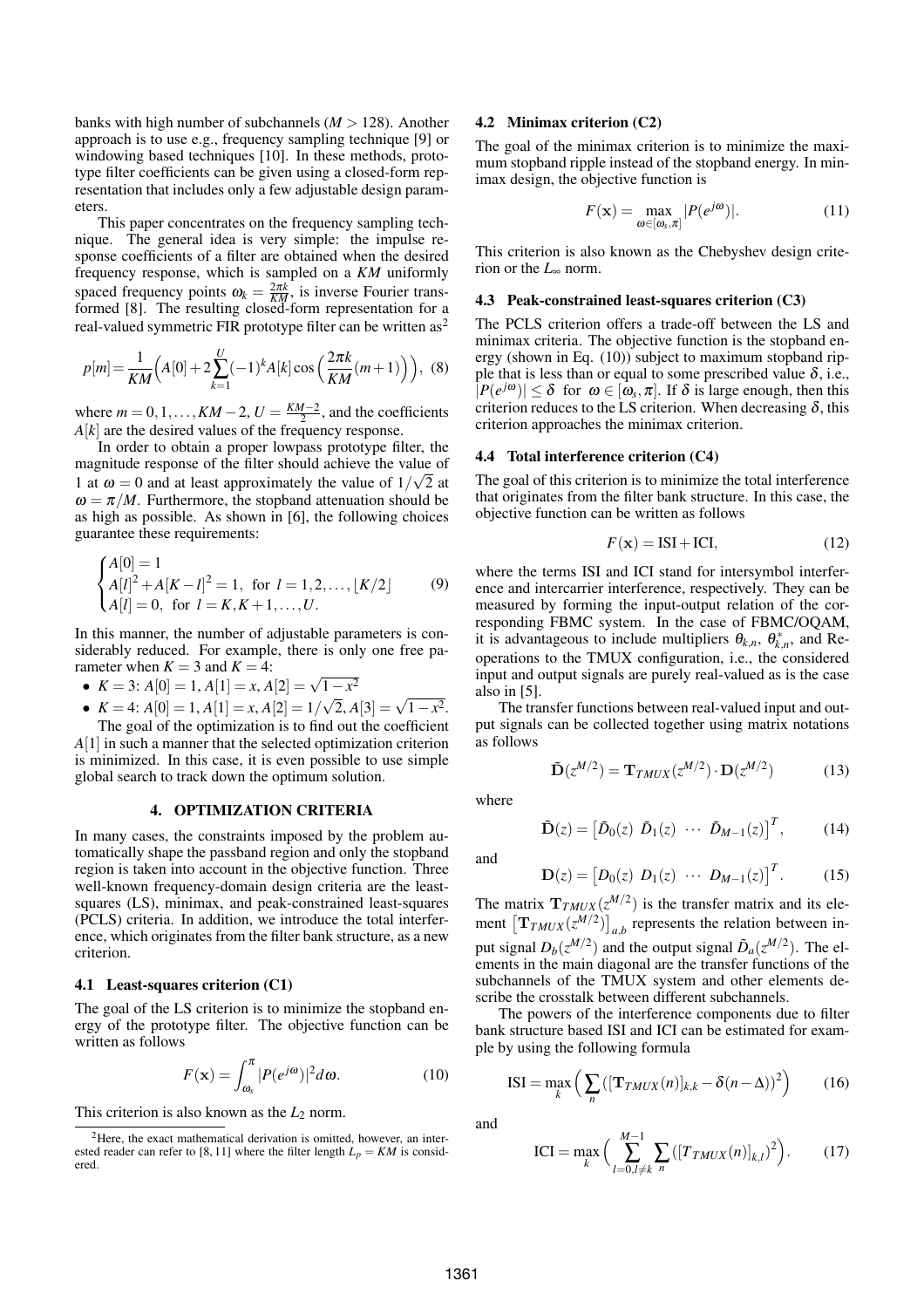

Figure 2: Level of TOI, MSA, and SBE as a function of parameter *A*[1].

Here,  $\delta(n)$  is the ideal impulse and  $\Delta$  is the delay of TMUX system. In the case of FBMC/OQAM, crosstalk TMOX system. In the case of FBMC/OQAM, crosstand<br>terms  $[T_{TMUX}(z^{M/2})]_{a,b} = 0$  if  $a + b$  is odd. This is a filter bank structure based property and it means that every other crosstalk term is equal to zero. In addition, it has been noticed that similar terms exist in every row. These properties simplify the calculation of interference components.

### 5. OPTIMIZATION RESULTS

In practical FBMC systems, it is tempting to construct synthesis and analysis filter banks using a prototype filter that is as short as possible but still able to provide acceptable performance. In this manner, computational complexity, overall system delay, and transmission burst length can be minimized. There are no freely adjustable parameters for  $K = 1$ and  $K = 2$ , so the most interesting overlapping factors are  $K = 3$  and  $K = 4$ . An advantage of frequency sampling technique is that the same closed-form representation of (8) is valid for all values of *M* resulting in the scalability property. However, it has been noticed that optimum solutions can be slightly different depending on the number of subchannels. Here, the number of subchannels is selected to be  $M = 64$ and conclusions are drawn based on the presented results.

For  $K = 3$  and  $K = 4$ , the general performance trends can be evaluated with the help of global search, i.e., we have swept realistic values of *A*[1] using a dense grid. The generated prototype filters are analyzed based on the following performance metrics: stopband energy (SBE), minimum stopband attenuation (MSA), and total interference (TOI). Figure 2 shows the resulting levels of TOI, MSA, and SBE as a function of the adjustable parameter value *A*[1]. It can be seen that optimum value with respect to a particular metric is very easy to find, but different performance metrics are conflicting with each other. A single prototype filter cannot provide the best performance in terms of every metric. However, different kind of trade-offs can be made by selecting different value for *A*[1].

The exact optimum solutions for design criteria C1-C4 are obtained using optimization. It should be pointed out



Figure 3: Magnitude responses of prototype filters in the case of  $K = 3$ ,  $M = 64$ , and  $L_p = 191$ .



Figure 4: Magnitude responses of prototype filters in the case of  $K = 4$ ,  $M = 64$ , and  $L_p = 255$ .

that the optimization process is typically very sensitive to initial values. Here, we have done a set of optimizations using a random value as initial value and then the best solution has been selected. The corresponding optimum values and the resulting levels of TOI, MSA, and SBE are given in Table 1. In addition, optimized prototype filters are compared with the results presented in [6], where the authors have designed prototype filters for an 8-subchannel MDFT TMUX using the filter length of  $L_p = KM + 1$  (with  $p[0] = 0$  and  $p[L_p-1]=0$ ). The closed-form representation of the prototype filter is similar to Eq. (8) although the authors do not identify its origin.

Figures 3 and 4 show the magnitude responses of the optimized prototype filters. The following observations can be done when comparing different designs.

• By using LS criterion, the magnitude response of the optimized filter is shaped in such a manner that the attenuation increases steadily when going further from the stopband edge. The attenuation is rather low at the stopband edge resulting in relatively high MSA level. On the other hand, LS criterion provides the second lowest TOI levels.